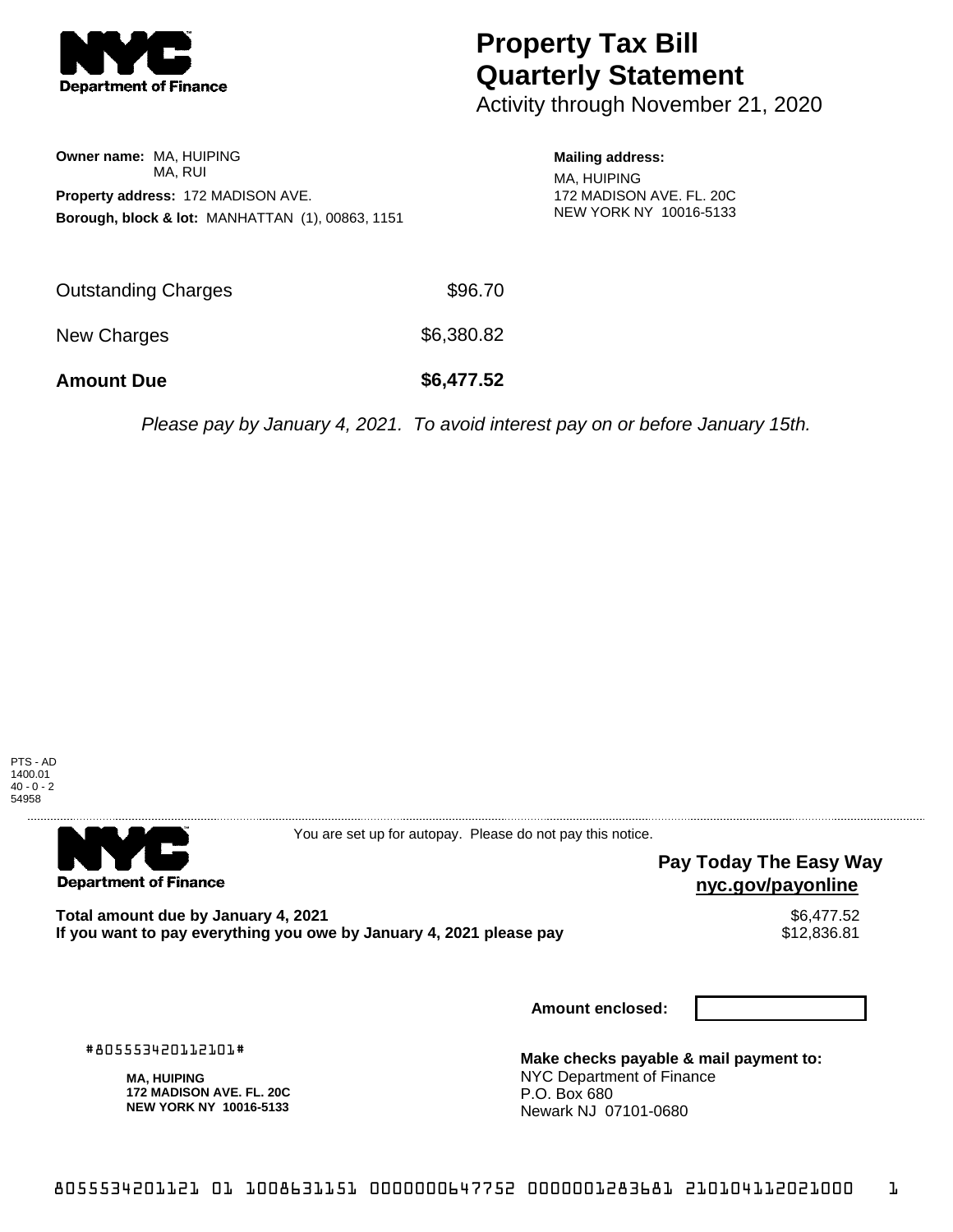

| <b>Previous Charges</b>                                                                                                    |                               |                      | Amount                   |
|----------------------------------------------------------------------------------------------------------------------------|-------------------------------|----------------------|--------------------------|
| Total previous charges including interest and payments                                                                     |                               |                      | \$96.70                  |
| <b>Current Charges</b>                                                                                                     | <b>Activity Date Due Date</b> |                      | Amount                   |
| Finance-Property Tax<br><b>Adopted Tax Rate</b>                                                                            |                               | 01/01/2021           | \$6,549.61<br>$$-216.34$ |
| 34th Street BID- Chg                                                                                                       |                               | 01/01/2021           | \$47.55                  |
| <b>Total current charges</b>                                                                                               |                               |                      | \$6,380.82               |
| <b>Tax Year Charges Remaining</b>                                                                                          | <b>Activity Date</b>          | <b>Due Date</b>      | Amount                   |
| Finance-Property Tax<br><b>Adopted Tax Rate</b>                                                                            |                               | 04/01/2021           | \$6,549.61<br>$$-216.34$ |
| 34th Street BID- Chg                                                                                                       |                               | 04/01/2021           | \$47.55                  |
| Total tax year charges remaining                                                                                           |                               |                      | \$6,380.82               |
| If you want to pay everything you owe by January 4, 2021 please pay                                                        |                               |                      | \$12,836.81              |
| If you pay everything you owe by January 4, 2021, you would save:                                                          |                               |                      | \$21.53                  |
| How We Calculated Your Property Tax For July 1, 2020 Through June 30, 2021                                                 |                               |                      |                          |
|                                                                                                                            |                               | Overall              |                          |
| Tax class 2 - Residential More Than 10 Units                                                                               |                               | <b>Tax Rate</b>      |                          |
| Original tax rate billed<br>New Tax rate                                                                                   |                               | 12.4730%             |                          |
| <b>Estimated Market Value \$475,309</b>                                                                                    |                               | 12.2670%             |                          |
|                                                                                                                            |                               |                      |                          |
|                                                                                                                            |                               |                      |                          |
|                                                                                                                            |                               | \$210,041            | <b>Taxes</b>             |
|                                                                                                                            |                               | \$210,041 x 12.2670% |                          |
|                                                                                                                            |                               | \$25,765.76          | \$25,765.76              |
| <b>Tax Before Abatements and STAR</b>                                                                                      |                               |                      | \$25,765.76              |
| <b>Billable Assessed Value</b><br><b>Taxable Value</b><br>Annual property tax<br>Original property tax billed in June 2020 |                               |                      | \$26,198.44              |

#### **Home banking payment instructions:**

- 1. **Log** into your bank or online bill pay website.
- 2. **Add** the new payee: NYC DOF Property Tax. Enter your account number, which is your boro, block and lot, as it appears here: 1-00863-1151 . You may also need to enter the address for the Department of Finance. The address is P.O. Box 680, Newark NJ 07101-0680.
- 3. **Schedule** your online payment using your checking or savings account.

# **Did Your Mailing Address Change?**

If so, please visit us at **nyc.gov/changemailingaddress** or call **311.**

When you provide a check as payment, you authorize us either to use information from your check to make a one-time electronic fund transfer from your account or to process the payment as a check transaction.